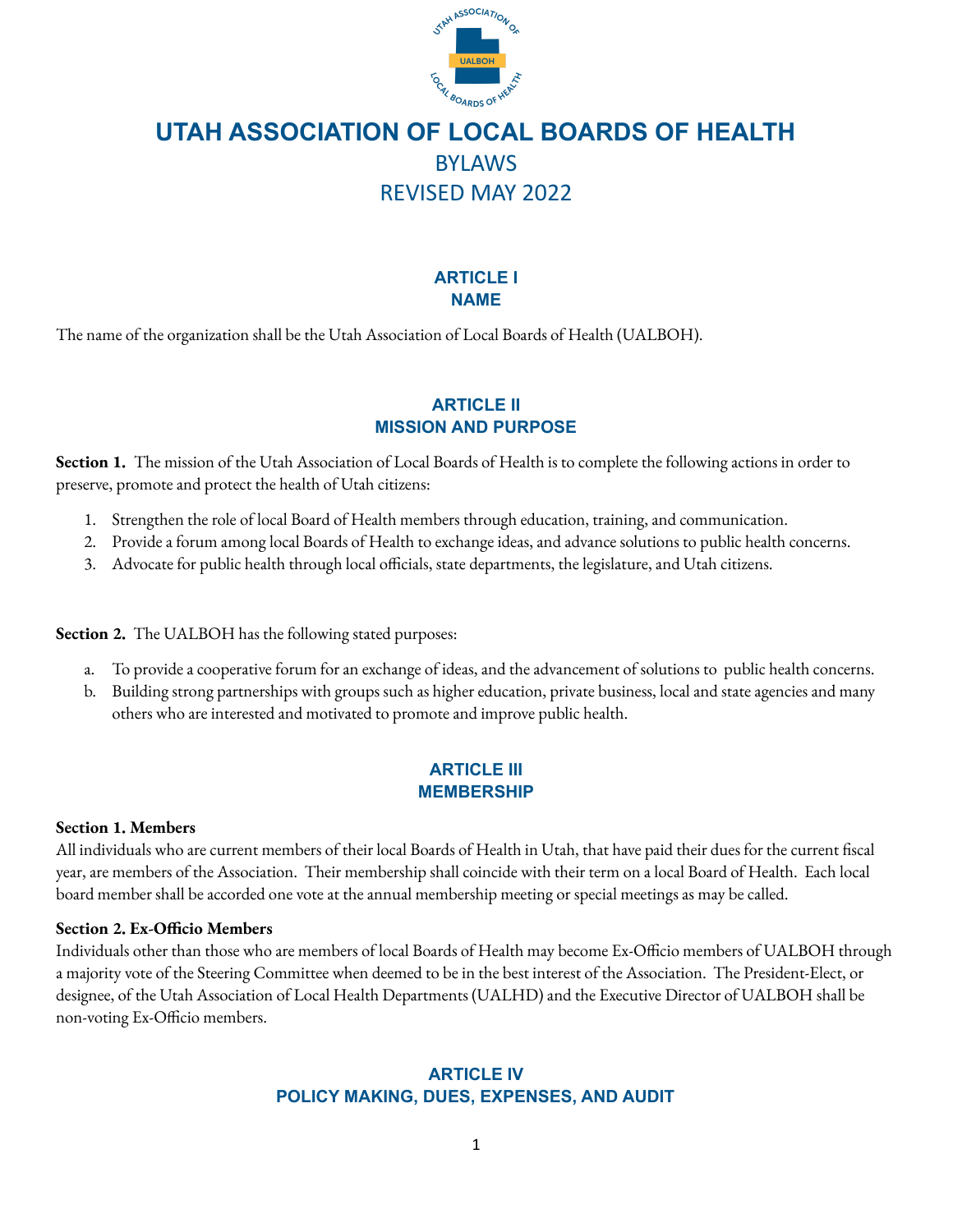

# **Section 1. Policy Making Body**

The members of the Executive Committee will recommend and the Steering Committee will approve all policies. The Executive Committee and the Steering Committee have the responsibility to assist with the affairs of UALBOH and shall constitute the policy making body of the association.

# **Section 2. Dues**

The dues of the Association shall be set by the Steering Committee, with input from the Executive Director, and reviewed each year at the annual meeting. Dues shall be assessed to each local health department as determined by the Steering Committee. Dues shall be assessed for each calendar year and shall be payable on or prior to June first of each calendar year.

## **Section 3. Expenses**

The Association shall reimburse expenses of the members incurred in the performance of the activities of the Association. Such expenses shall generally consist of postage, copying, telephone calls, travel reimbursement, and other expenses that may be approved by the Steering Committee or Executive Director.

# **Section 4. Audit**

UALBOH shall commission an informal audit of expenditures and revenues by the Treasurer. The audit shall be completed within six months of the end of the calendar year. The audit findings shall be presented to the President of the UALBOH, Executive Director, and the President of the UALHD. The audit results will be distributed to members of the UALBOH Executive and Steering Committees, and to local Health Officers. The audit findings of the previous year shall be presented to the membership at the annual meeting.

# **ARTICLE V OFFICERS**

## **Section 1. Officers**

The Association shall have four officers consisting of the President, President-Elect, Treasurer, and immediate Past President.

## **Section 2. Elections**

The members of the Association shall elect, by majority vote, a President-Elect and Treasurer at the annual meeting of the Association.

## **Section 3. Eligibility**

Any member of the Association in good standing shall be eligible for election.

## **Section 4. Voting**

The voting body of the Association shall consist of members of the Association present at the annual meeting. No proxy voting is allowed.

# **Section 5. Vacancies**

Any midterm vacancy in the officer positions shall be filled among the members of the Steering Committee by appointment of the President, with the concurrence of the Steering Committee. The President-Elect shall assume the position of President in the event of a vacancy in that office. All appointments to fill vacancies shall serve only the balance of the unexpired term.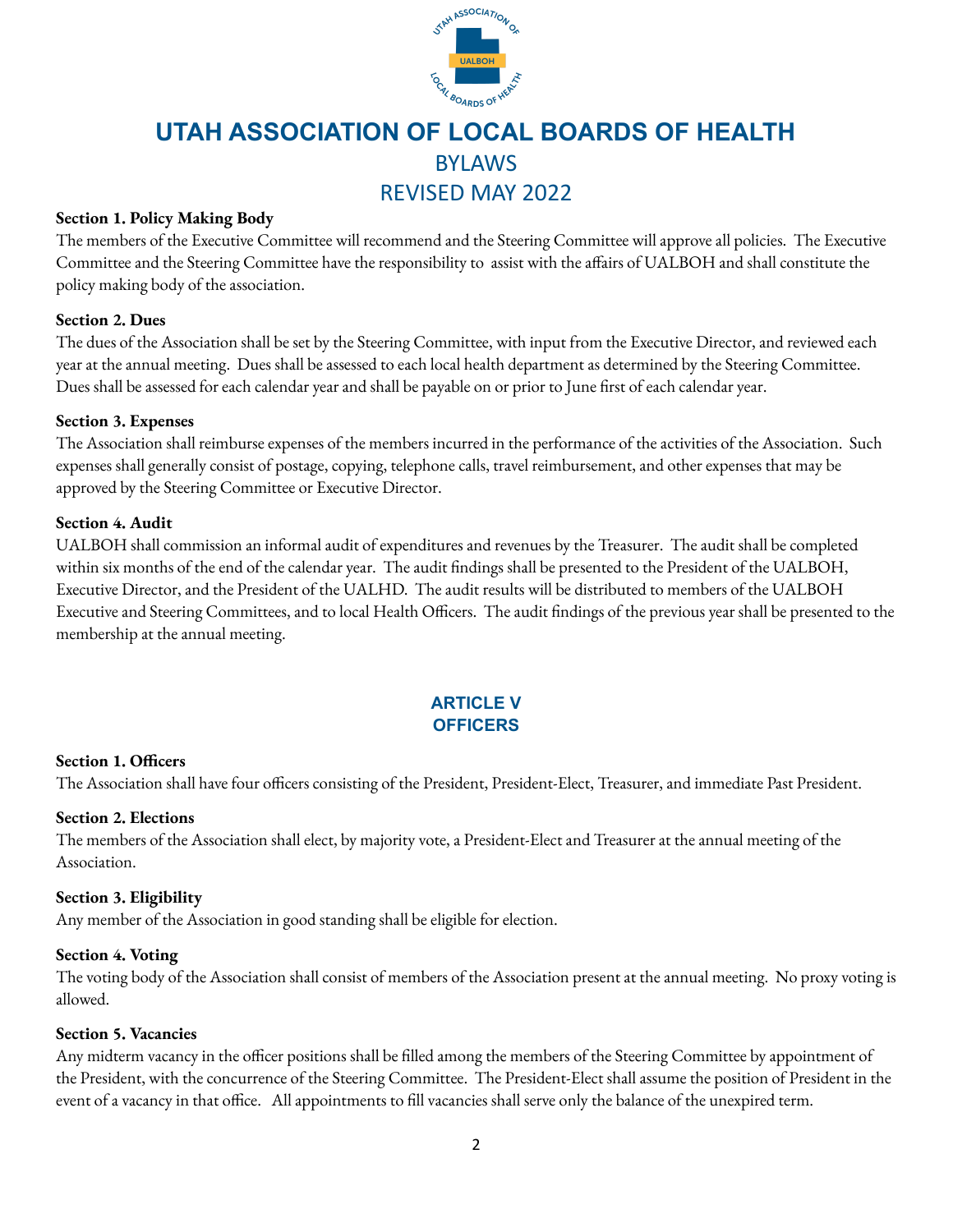

# **Section 6. Terms**

The President-Elect shall be elected for a three (3) year term; serving the first year as President-Elect, the second year as President, and the third year as immediate Past President. A term shall begin July 1<sup>st</sup> and end June 30<sup>th</sup> of the following calendar year.

# **Section 7. Duties**

# **A. The President shall:**

- 1. Chair all meetings of the Executive Committee, Steering Committee, and meetings of the membership.
- 2. Appoint ad-hoc committees as needed.
- 3. Work with the Executive Director to prepare and propose a schedule for the Executive Committee, Steering Committee, and the general membership meetings; present the schedule to the Executive and Steering Committees for approval.
- 4. Prepare agendas for all Executive and Steering Committee meetings in collaboration with the Executive Director or UALBOH staff.
- 5. Set annual goals for the Association with the Executive Committee, and Executive Director; present goals to the Steering Committee for discussion and confirmation.
- 6. Succeed to the office of immediate Past President following the term of the current immediate Past President.

# **B. The President-Elect shall:**

- 1. Assume the duties of the President in the absence of that officer.
- 2. Participate in the planning & organizing of the annual meeting.
- 3. Succeed to the office of President following the term of the current President.
- 4. Serve on the Executive Committee.

## **C. The immediate Past President shall:**

- 1. Assist the other officers in the performance of their duties.
- 2. Serve on the Executive Committee.

## **D. The Treasurer shall:**

- 1. Establish and maintain a checking account in the name of the Association with the Executive Director;
- 2. Disburse and keep a record of all monies expended by the Association;
- 3. Assist with preparing an annual budget.
- 4. Prepare and present a reviewed financial statement at the annual meeting.
- 5. Serve on the Executive Committee.

# **ARTICLE VI MEETINGS OF MEMBERS**

## **Section 1. Annual Meeting**

An annual meeting of the members of the Association shall be held each calendar year. The annual meeting shall also serve as the primary training meeting for local Board of Health members.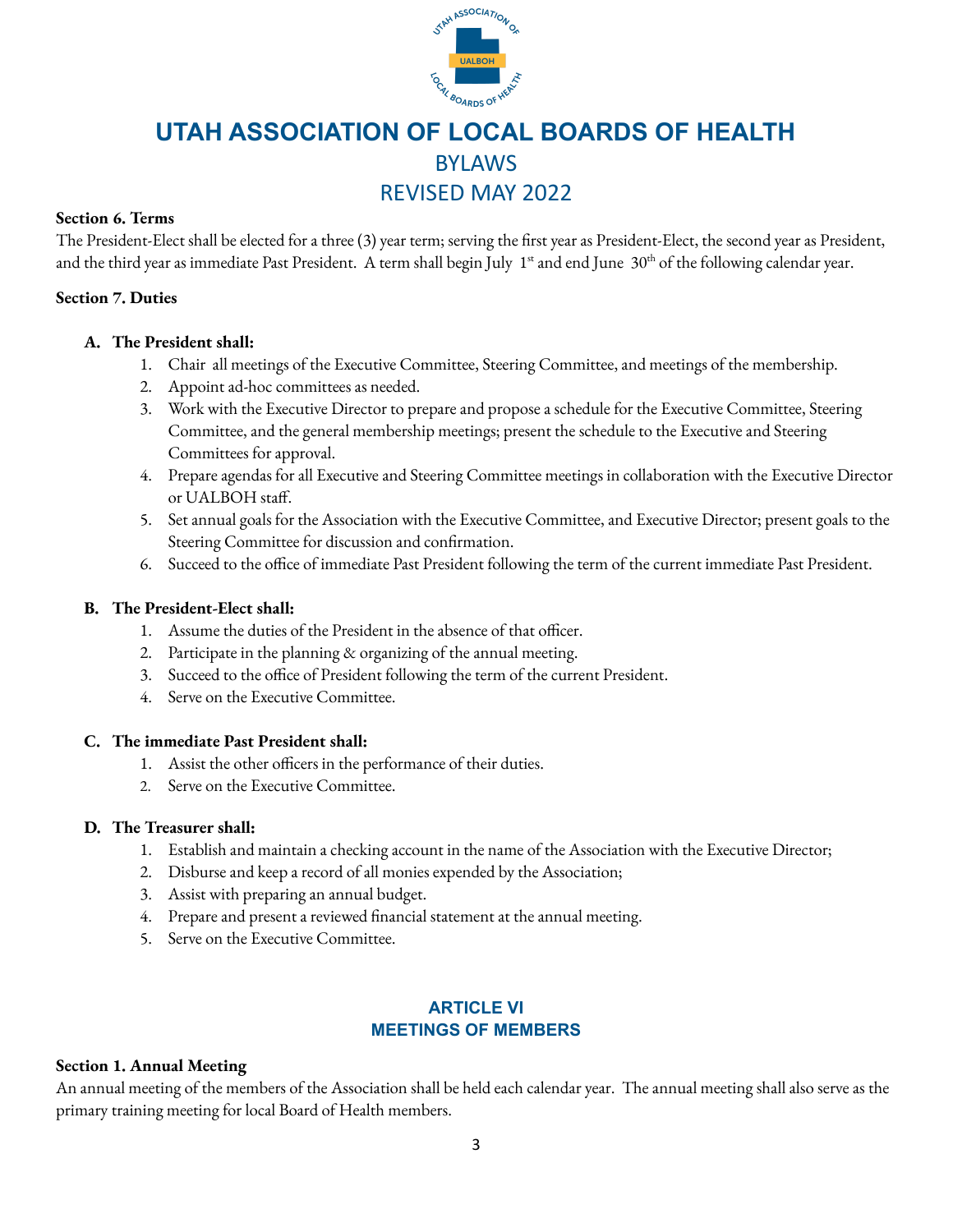

# **Section 2. Special Meetings**

Special meetings of the members of the Association shall be called by the President, or upon written request of not less than five members of the Steering Committee. Meetings shall be held within thirty days of receipt of the necessary number of requests. Such notice shall state the object of the meeting and the tentative agenda. Notices of all special meetings shall be sent to local Board of Health members and local Health Officers at least fifteen days in advance of such meetings.

# **Section 3. Quorum**

At least 51% of the Steering Committee shall constitute a quorum. All UALBOH members present at the annual meeting shall constitute a quorum.

## **Section 4. Minutes**

Minutes for all meetings of the Association shall be recorded and maintained by the Executive Director's office.

# **ARTICLE VII COMMITTEES**

## **Section 1. Executive Committee**

A. Composition:

The Executive Committee shall be composed of four members. The officers consist of the President, President-Elect, immediate Past President, and Treasurer. The Executive Director is an ex-officio, non-voting member of the Executive Committee.

B. Duties:

The Executive Committee shall be responsible for:

- 1. Approve the budget for the Association
- C. Direct the search for award nominations, review nominations and select recipients; and coordinate awards and presentations at the annual meeting.
- D. Meetings:

The Executive Committee may hold meetings upon the call of the President of the Association or any two members of the Executive Committee.

## **Section 2. Steering Committee**

A. Composition:

The Steering Committee shall consist of one voting member from each local Board of Health in good standing, with the exception of Boards of Health whose jurisdiction exceeds a population of 1,000,000, which shall have two voting members on the Steering Committee. The President-Elect or designee of UALHD and the Executive Director of UALBOH shall serve as ex-officio members of the Steering Committee.

B. Representation:

Membership on the Steering Committee will be limited to current members of a local Board of Health in good standing. Each member of the Steering Committee may exercise one vote. A designee appointed to represent a member of the Steering Committee as proxy will be designated in writing to the Executive Director's office prior to the meeting.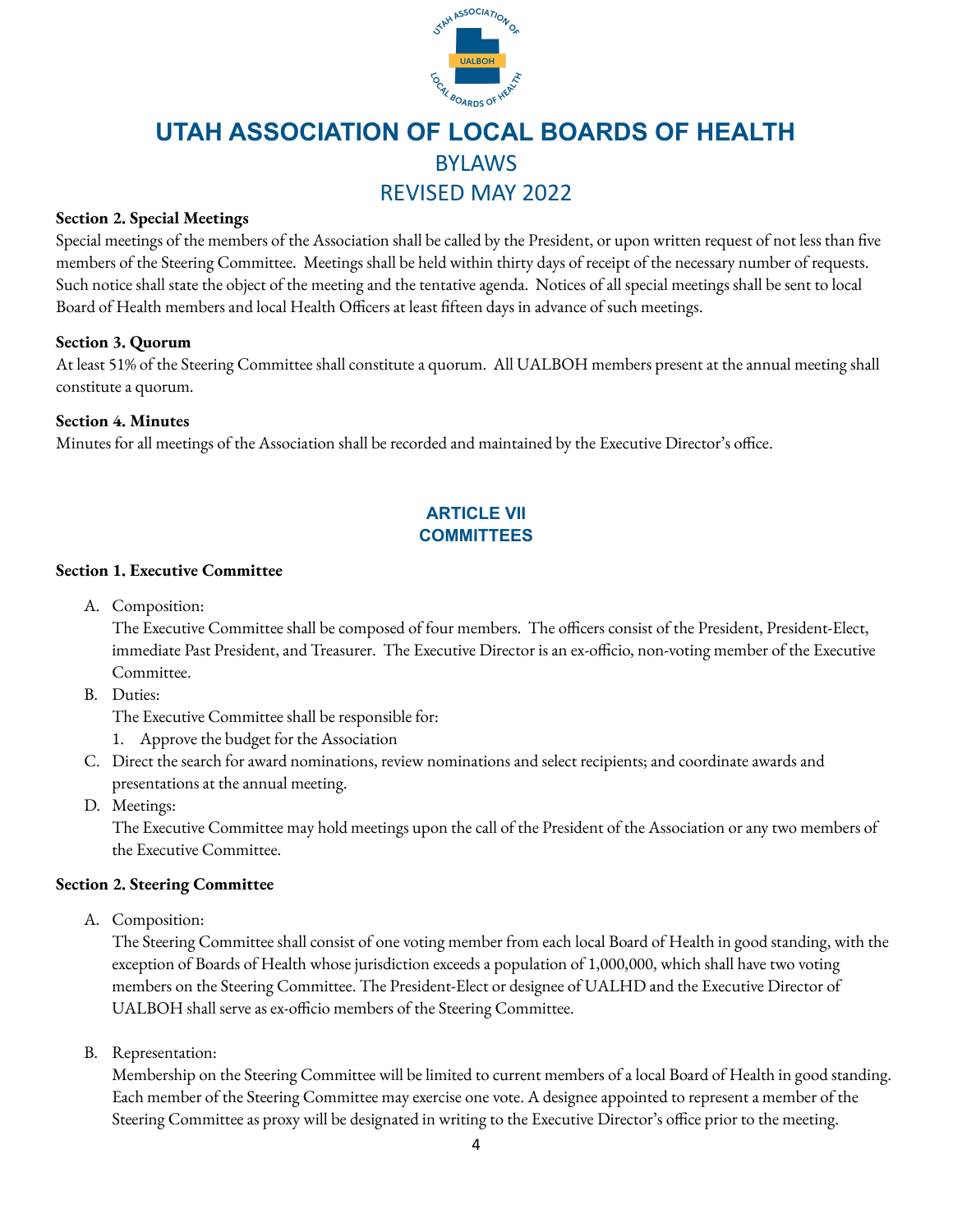

# C. Duties:

The Steering Committee shall actively promote the purposes of the Association, suggest and adopt policy, shall adopt dues and budget, and shall have discretion in the disbursement of funds.

#### D. Selection:

Steering Committee members shall be selected by, and shall serve at the discretion, of their respective Boards of Health.

E. A majority of the Steering Committee will constitute a quorum to conduct business.

#### **Section 6. Ad Hoc Committees**

Ad Hoc Committees may be appointed as needed by the President with Executive and Steering Committee approval.

# **ARTICLE VIII EXECUTIVE DIRECTOR**

#### **Section 1.**

An Executive Director shall be appointed in conjunction with the UALHD. If the Executive Director serves both organizations then both organizations have input into employing, evaluating and terminating said Executive Director. The Executive Director serves at will.

## **Section 2. Duties and Responsibilities**

- 1. Provides continuity for the optimum transition of officers and board members.
- 2. Train new leadership and share the lessons learned from previous years.
- 3. Assist the Steering Committee in planning and executing the annual UALBOH meeting.
- 4. Works with the legislature, tracks public health issues; coordinates legislative work with UALBOH and UALHD.
- 5. Attend Executive Committee and Steering Committee meetings for UALBOH.
- 6. Share minutes of each organization's meetings with selected officers/members of the other.
- 7. Promotes communication among UALBOH, UALHD, the legislature and other health care entities as appropriate.
- 8. Represent the Association within the state and serve as a point of contact for the Association with the public.
- 9. Ensure the minutes are recorded and maintained for all meetings of the Association.
- 10. Establish and maintain files, receive and send correspondence, and handle other duties as necessary.
- 11. Invoice, receive, and record dues and other incomes.
- 12. May call on local Board of Health members to:
	- a. Inform state legislators on public health issues.
	- b. Work with the UALHD and the Executive Director on legislative issues.
	- c. Be advocates for good public health legislation.
- 13. Serve as Secretary, or designate an UALBOH employee to serve as secretary, on the Executive & Steering Committees as an Ex-Officio member.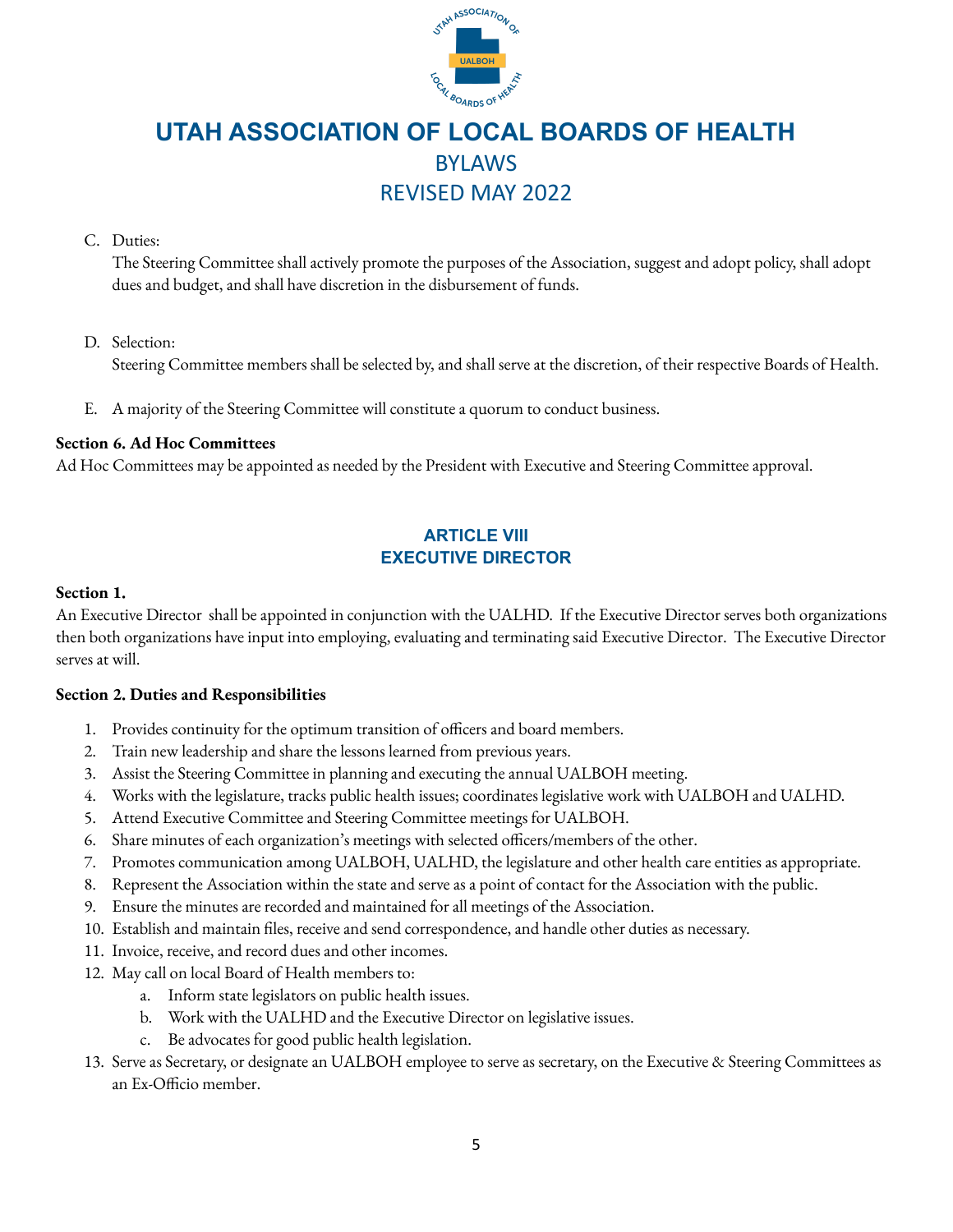

# **ARTICLE IX PARLIAMENTARY AUTHORITY**

Meetings will be governed by the parliamentary rules as outlined in the current edition of Robert's Rules of Order in all cases where the bylaws or current policies do not apply.

# **ARTICLE X INDEMNIFICATION**

The Association shall indemnify to the extent allowed by the laws of Utah any director, officer, member or agent for expenses and costs (including legal fees) actually and necessarily incurred by them, by action in Court or otherwise, by reason of them being or having been such director, officer, member or agent.

# **ARTICLE XI AMENDMENTS TO BYLAWS**

These bylaws may be amended either by a two-third majority vote of the members present at the annual meeting of the membership of the Association or by a two-third majority ballot vote or electronic vote of all Board of Health members of the Boards of Health in good standing with the Association.

Steering Committee members shall be responsible for the distribution of proposed bylaw changes to the members of their respective Boards of Health at least thirty days prior to the annual meeting, ballot vote, or electronic vote. The proposed amendments shall be reviewed by the Steering Committee prior to the annual meeting.

These bylaws have been adopted by the membership of the Association on this date.

**DATE:** May 2022 **DATE:** May 2022

eith Goodspeed (May  $20.2022$  11:42 MDT) [Keith Goodspeed](https://na2.documents.adobe.com/verifier?tx=CBJCHBCAABAAnjo80tcZzsXA55MZm6uw6eiaZ7xmwumI)

Keith Goodspeed, President

Revision Dates: September 2001, 2005, 2007, 2014, 2016, 2017, 2020 May 2022

\_\_\_\_\_\_\_\_\_\_\_\_\_\_\_\_\_\_\_\_\_\_\_\_\_\_\_\_\_\_\_ \_\_\_\_\_\_\_\_\_\_\_\_\_\_\_\_\_\_\_\_\_\_\_\_\_\_\_\_\_\_\_